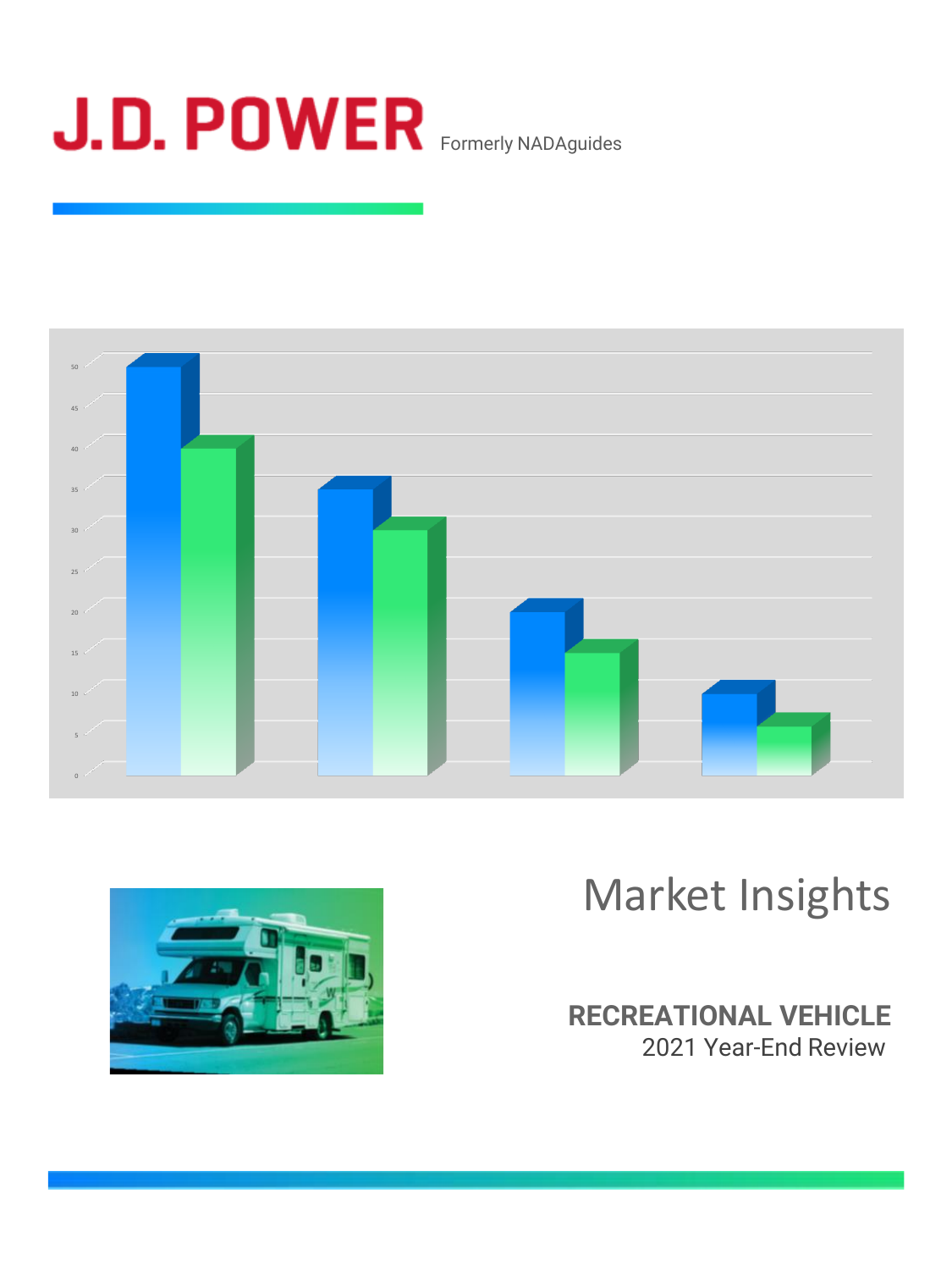# **RV Market Industry Overview**

RV's exploded in popularity in 2020 and 2021. it didn't take long for new and used vehicle inventory to dry up, as ongoing parts shortages curtailed production. Buyers new to the category got used to high pricing in 2021.

Looking at individual segments, the most recent 10 years of standard hitch travel trailer values averaged 32.8% higher in calendar-year 2021 compared to 2020, and 42.5% higher than 2020. Fifthwheel units averaged 25.9% higher year-over-year, and 43.2% higher than 2019. Class A Motorhome values averaged 19.7% higher year-over-year, and 25.6% higher than 2019. Class C Motorhome values averaged 25.3% higher in 2021 than 2020, and 32.1% higher than 2019. Camping trailers brought 36.8% more money year-over-year, and 40.3% more than 2019. Truck camper values averaged 30.5% higher in 2021 than 2020, and 39.8% higher than 2019.

New and used vehicle supply still lags demand and will continue to into the spring selling season. Expect continued strong pricing in the  $1<sup>st</sup>$  quarter.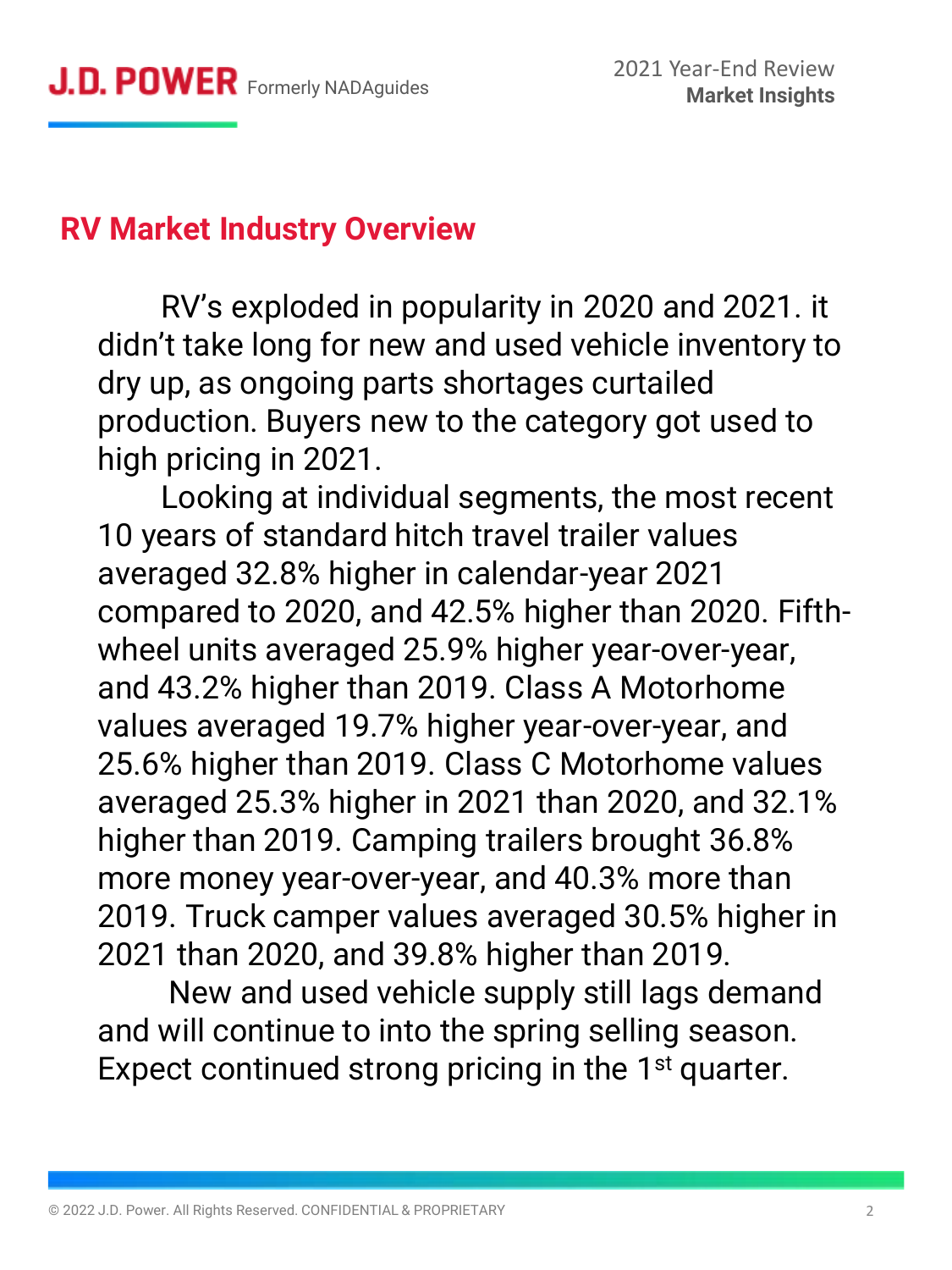# **Travel Trailer Values**

### **Average Retail Value by Category – Values for the Last 10 Model Years**

#### **Standard Hitch**





#### **Fifth Wheel**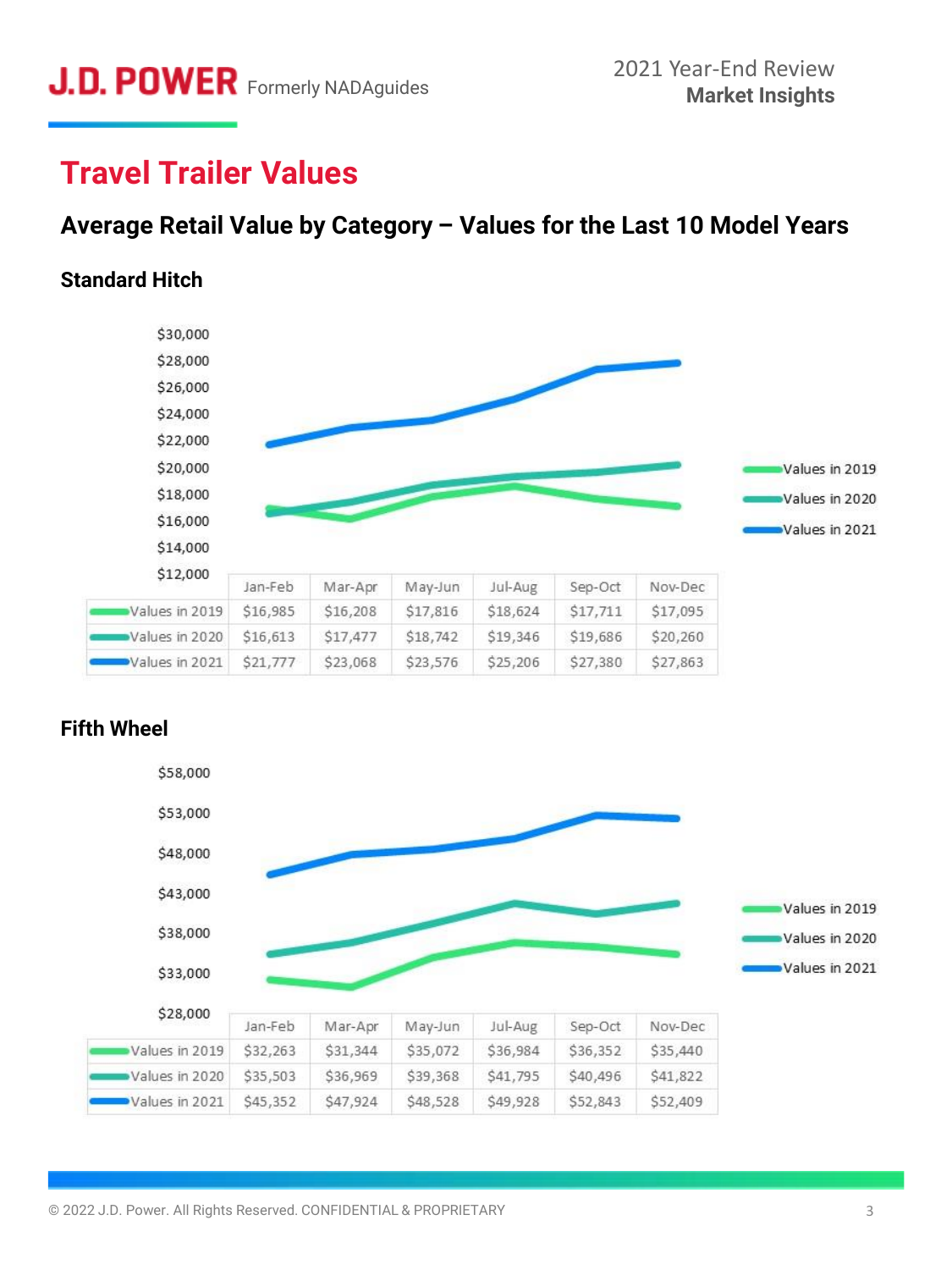## **Motorhome Values**

### **Average Retail Value by Category – Values for the Last 10 Model Years**

#### **Class A**



#### **Class C**

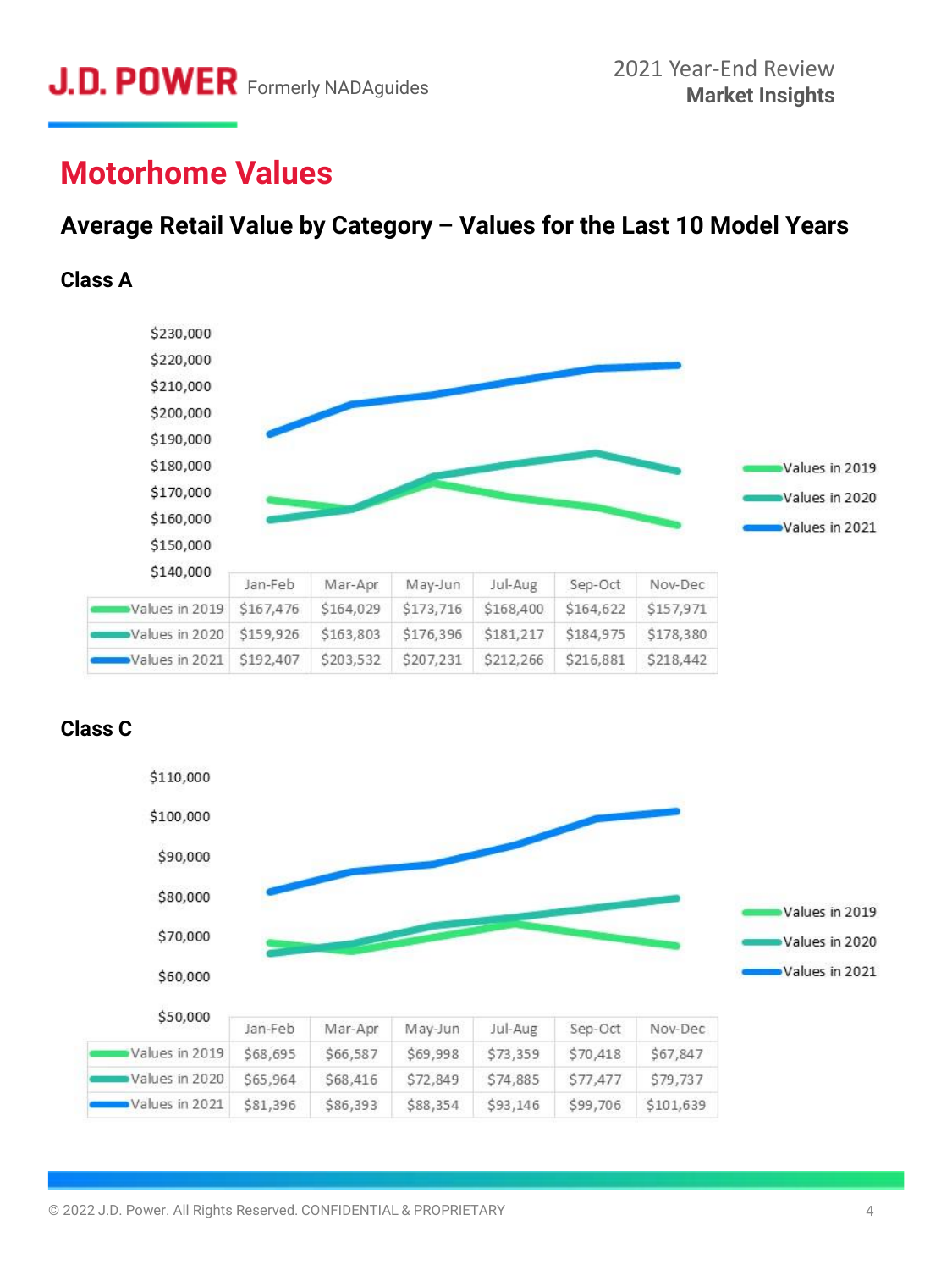# **Camping Trailer & Truck Camper Values**

### **Average Retail Value by Category – Values for the Last 10 Model Years**

#### **Camping Trailer**





#### **Truck Camper**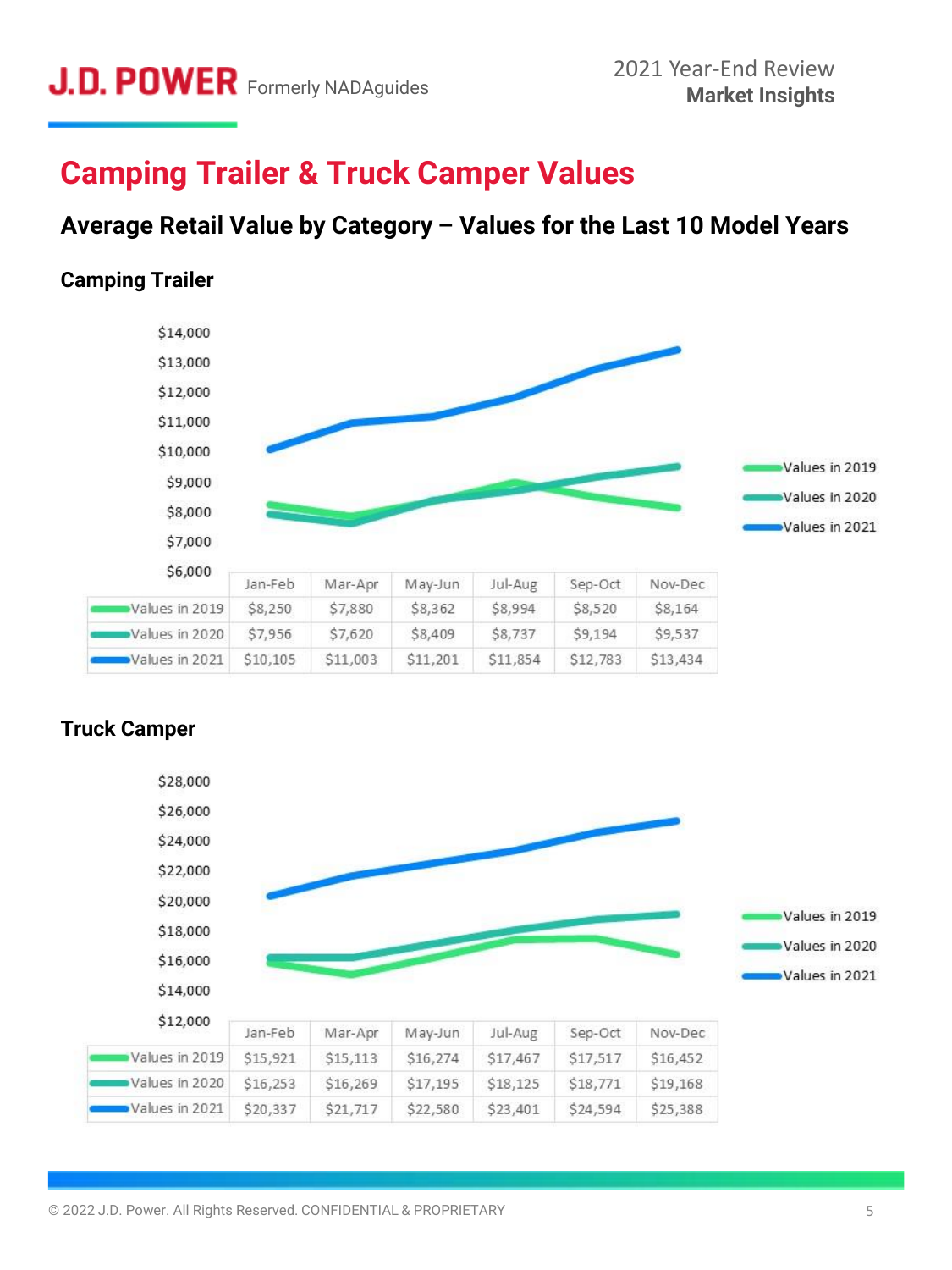# **Travel Trailer Values vs. Traffic**

### **Average Retail Value and Traffic View by Category**

### **Standard Hitch**





#### **Fifth Wheel**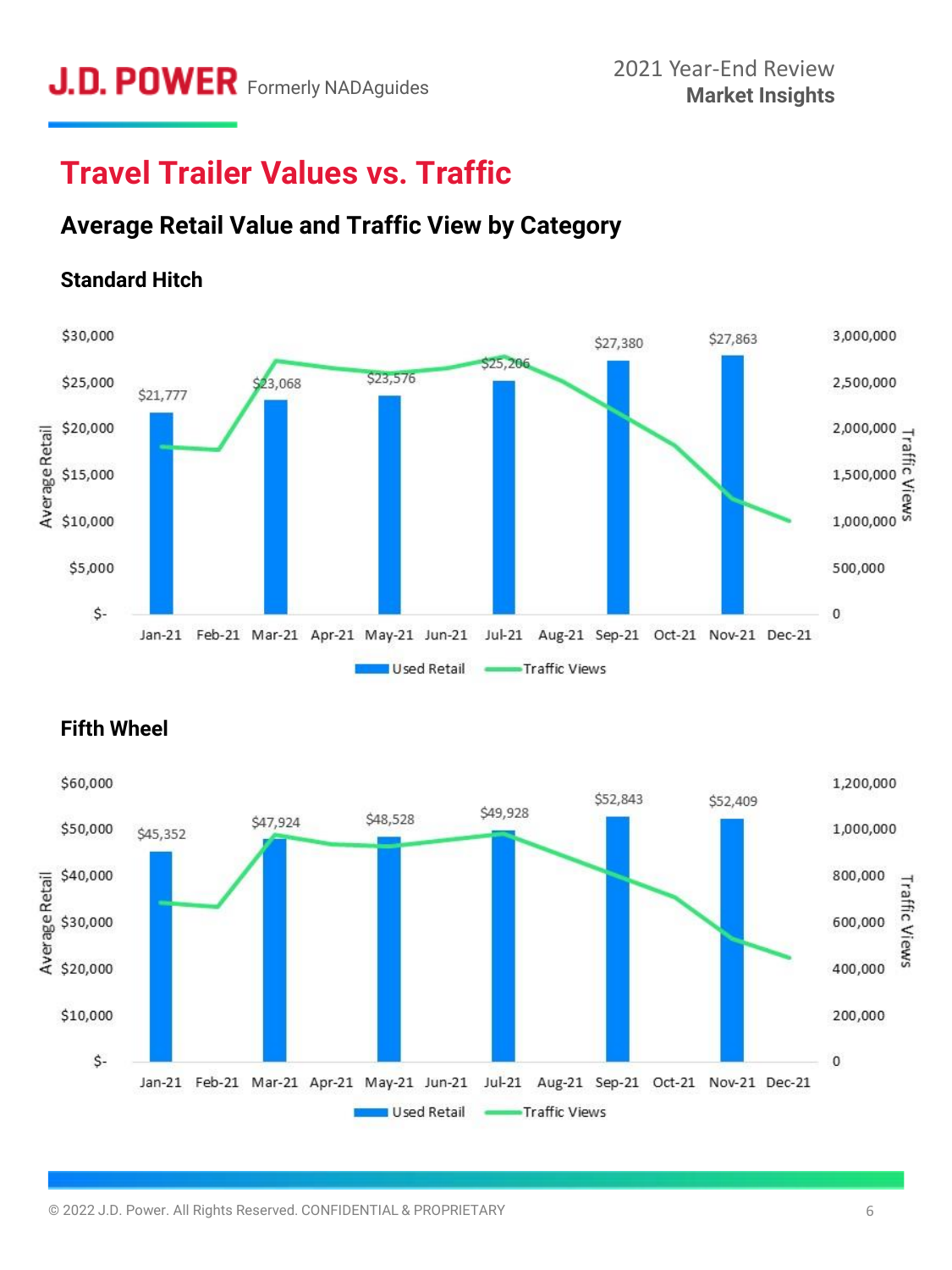# **Motorhome Values vs. Traffic**

### **Average Retail Value and Traffic View by Category**

#### **Class A**



#### **Class C**

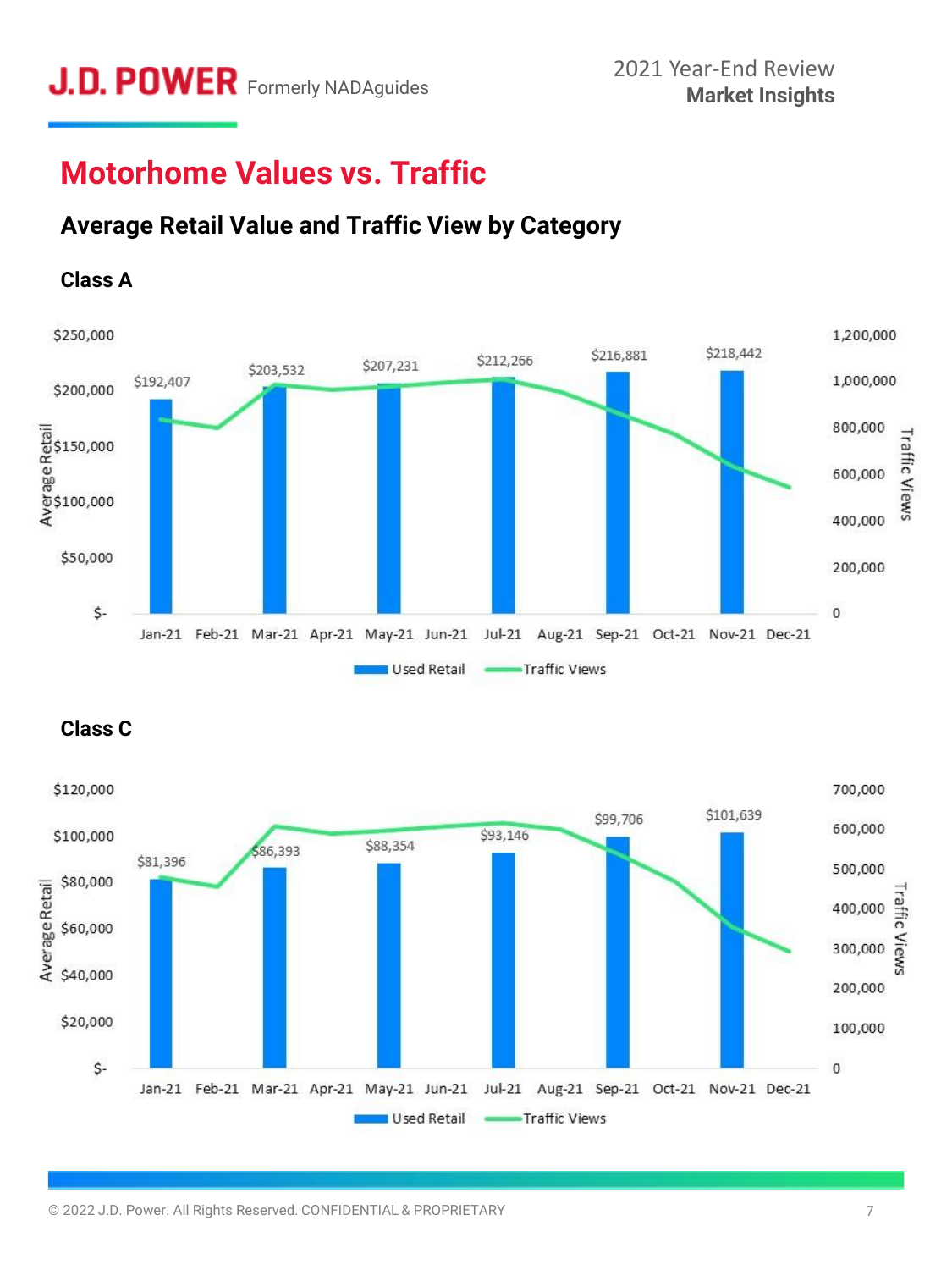# **Camping Trailer & Truck Camper Values vs. Traffic**

### **Average Retail Value and Traffic View by Category**

#### **Camping Trailer**





#### **Truck Camper**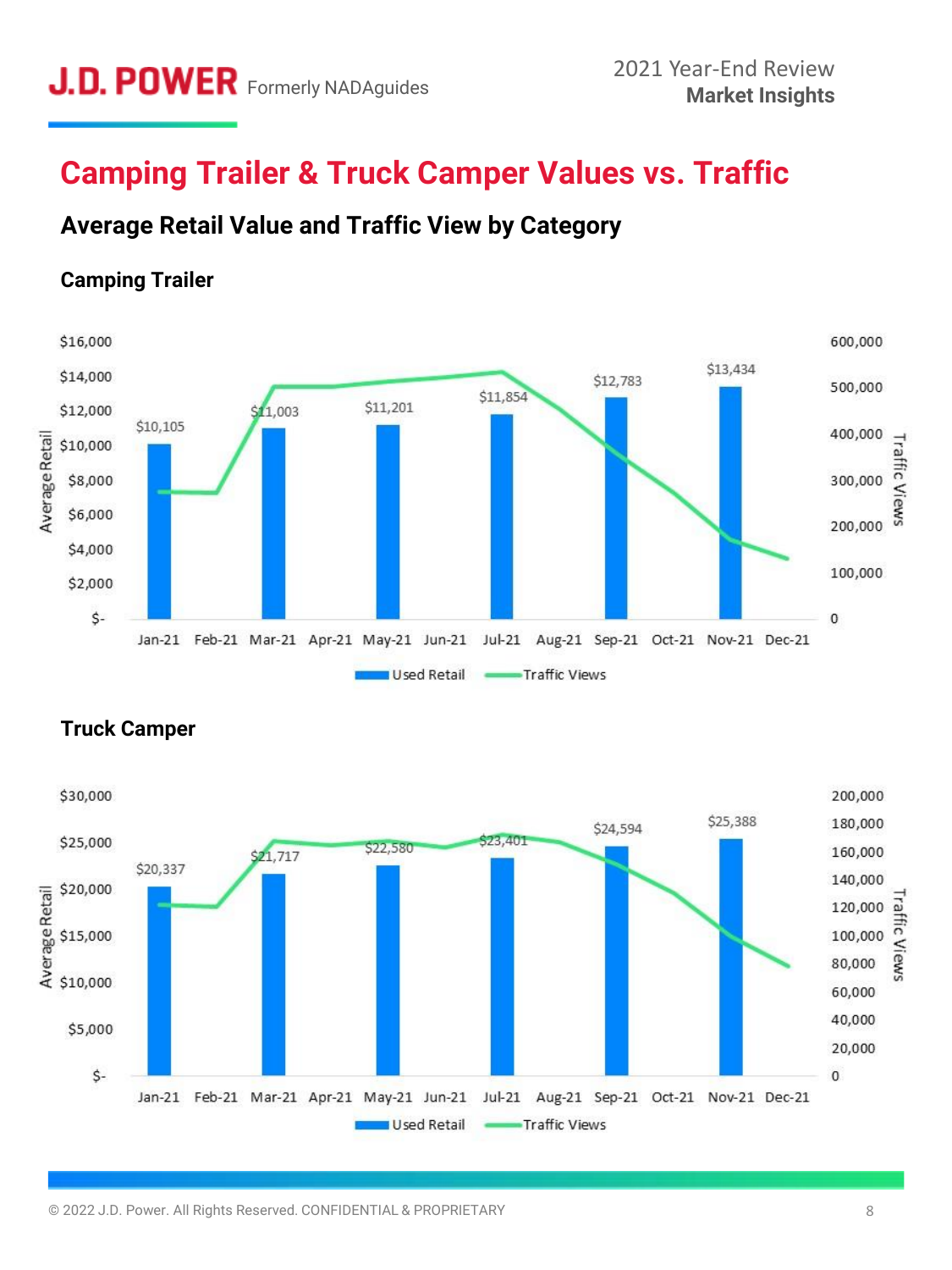

# **RV Categories**

### **Views in 2021**

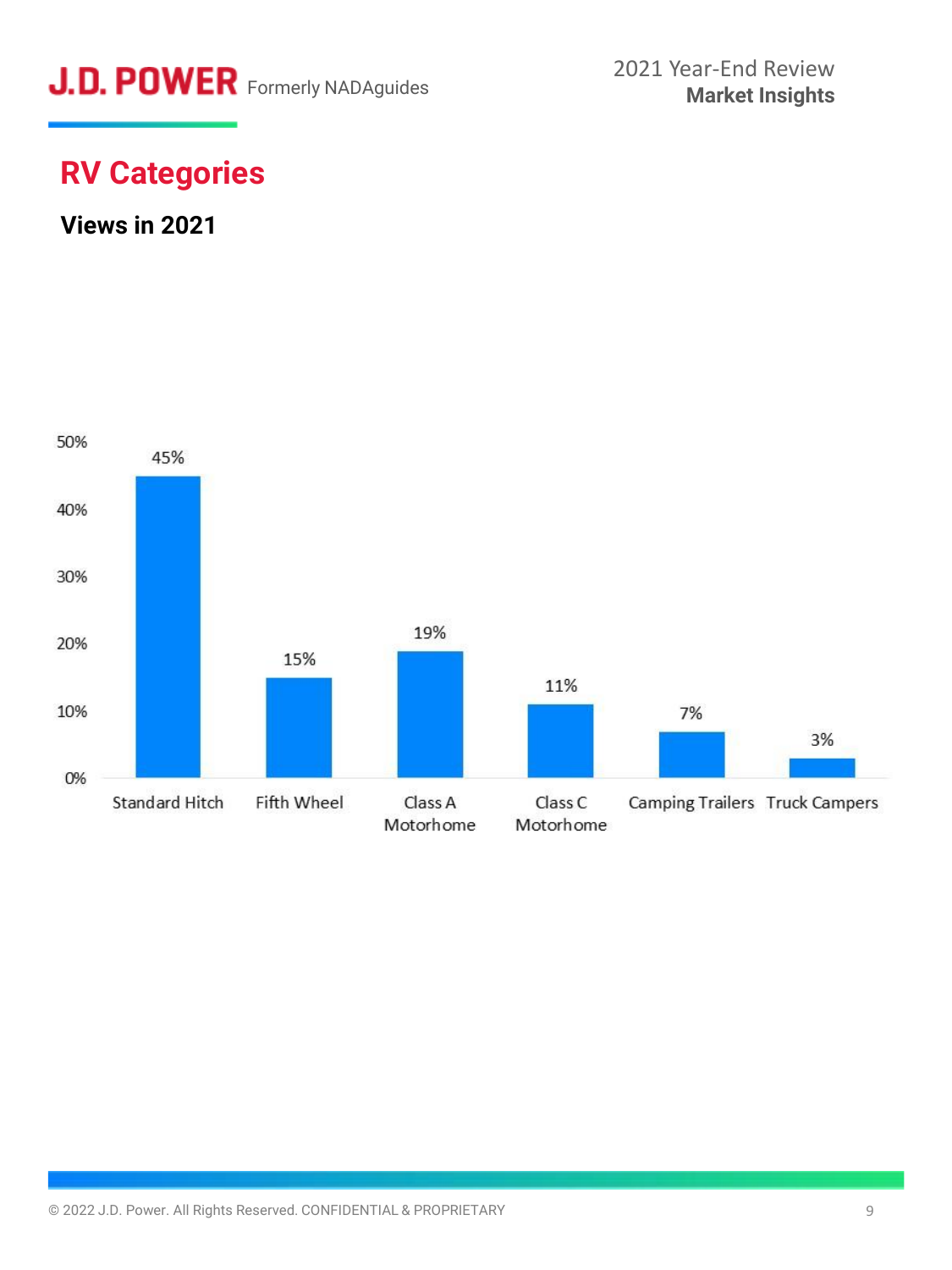# **J.D. POWER** Formerly NADAguides 2021 Year-End Review<br>Market Insights

# **Travel Trailer Brands**

### **Top Researched Brands in 2021**

#### **Standard Hitch Brands**



**Fifth Wheel Brands**

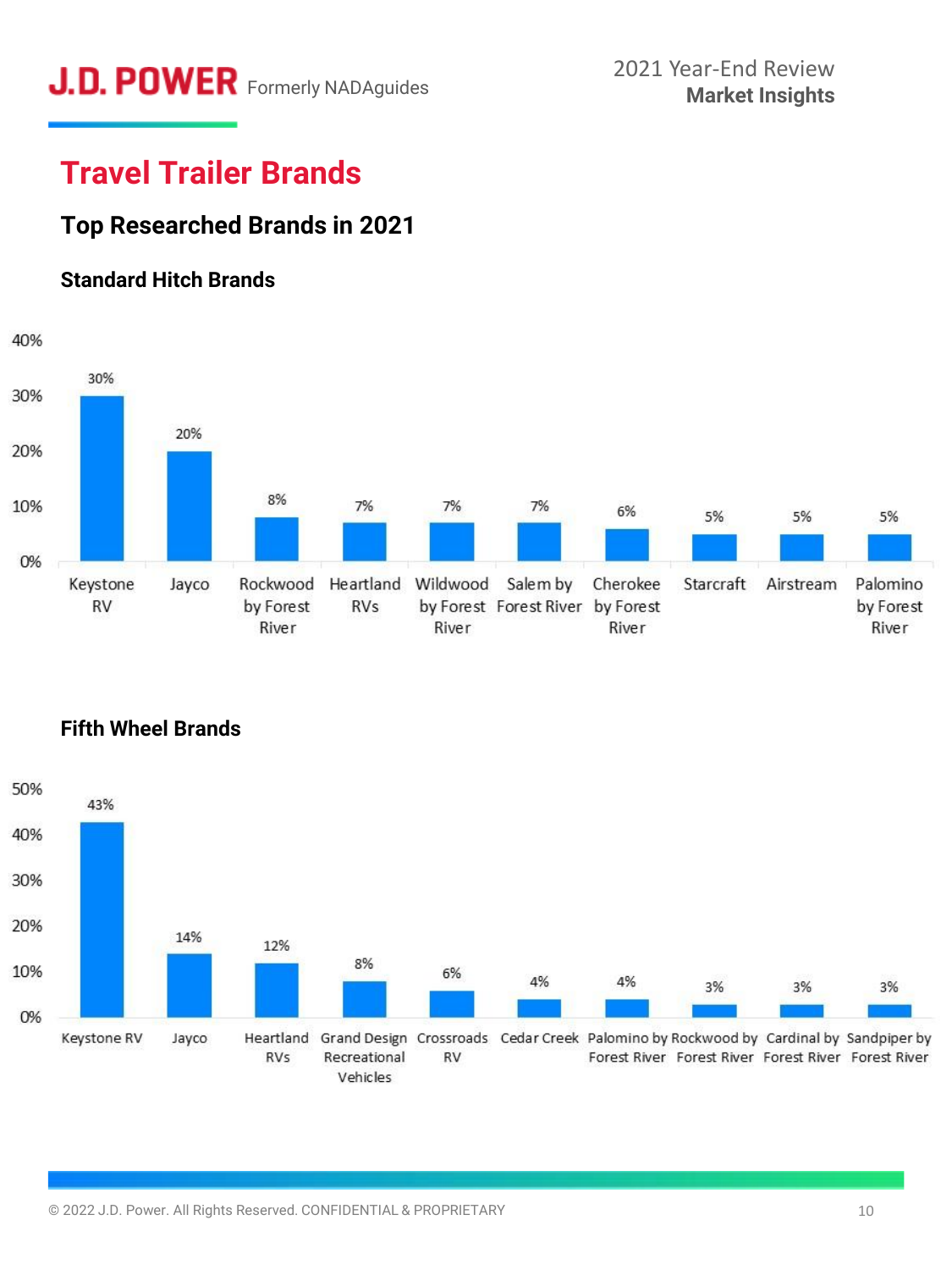# **J.D. POWER** Formerly NADAguides 2021 Year-End Review<br>Market Insights

# **Motorhome Brands**

### **Top Researched Brands in 2021**

#### **Class A Brands**



**Class C Brands**

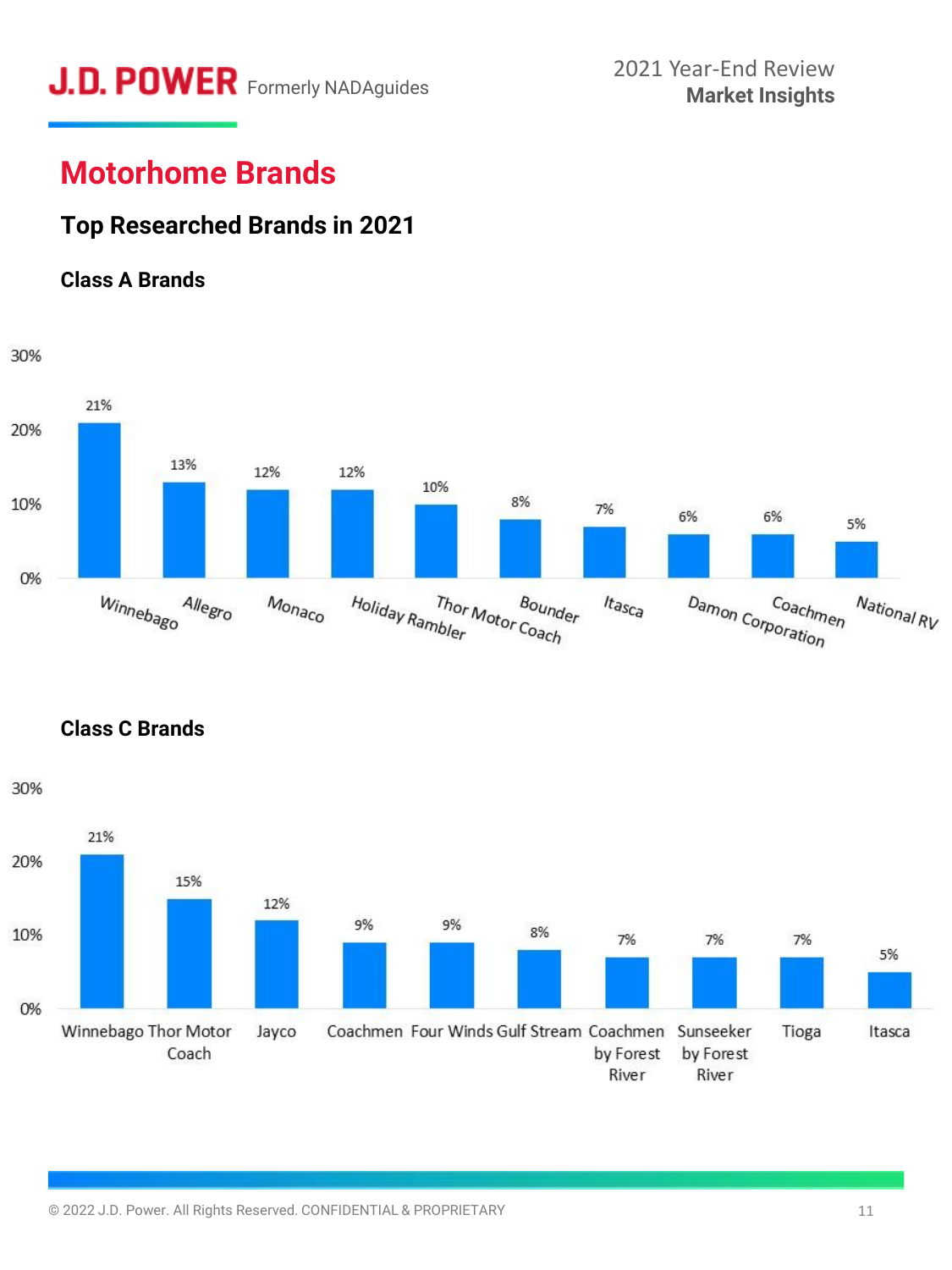# **Camping Trailer & Truck Camper Brands**

### **Top Researched Brands in 2021**

#### **Camping Trailer Brands**





**Truck Camper Brands**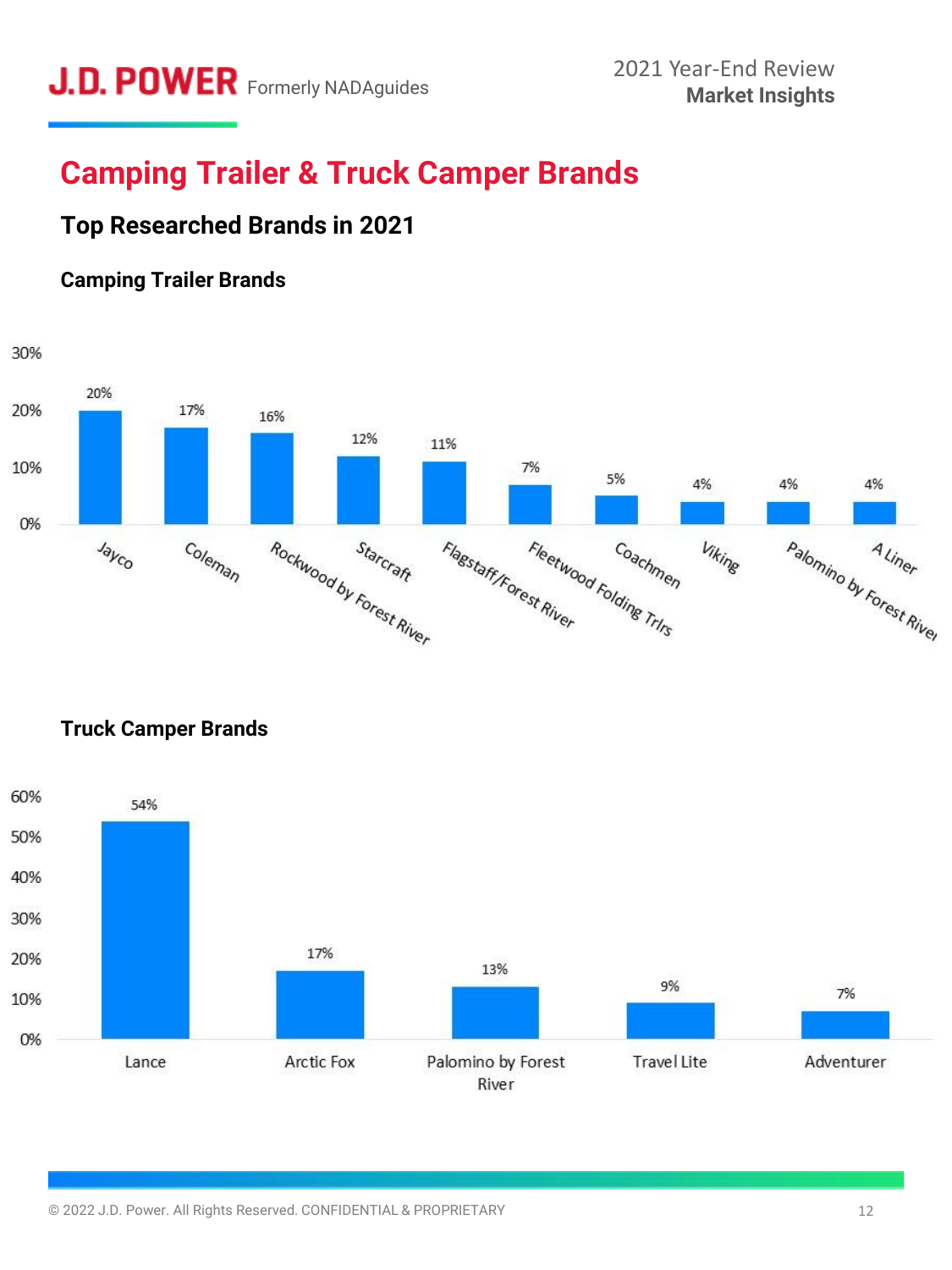# **Market Insights** Formerly NADAguides

# **Model Years**

### **Top Researched Model Years by Category**

#### **Standard Hitch Travel Trailer**





#### **Class A Motorhome**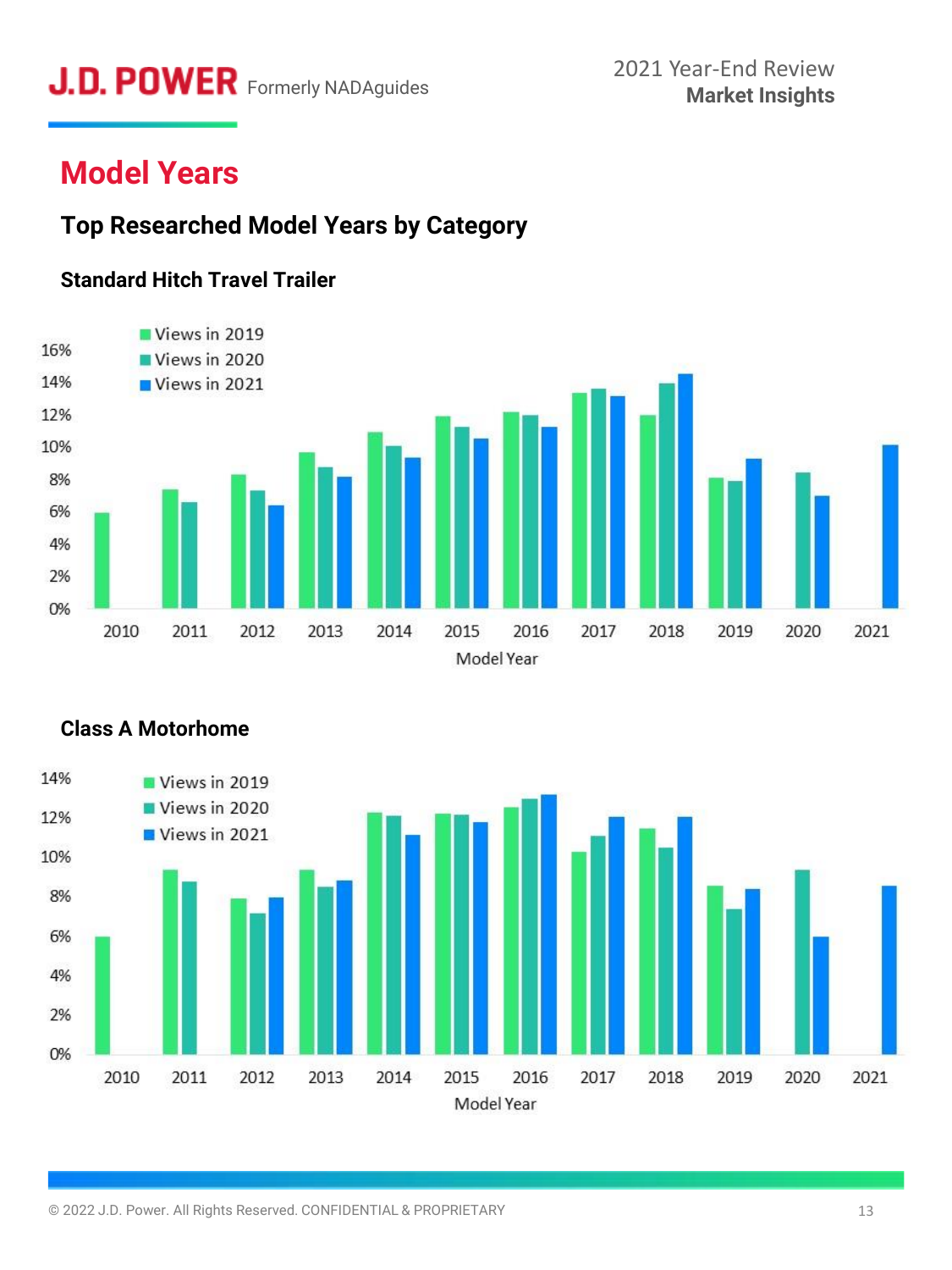# J.D. POWER Formerly NADAguides

# **Web Traffic by State**

## **Traffic by State in 2021**

### **Travel Trailers**



 $> 400,000$ 250,000 - 400,000 70,000 - 249,999  $< 70,000$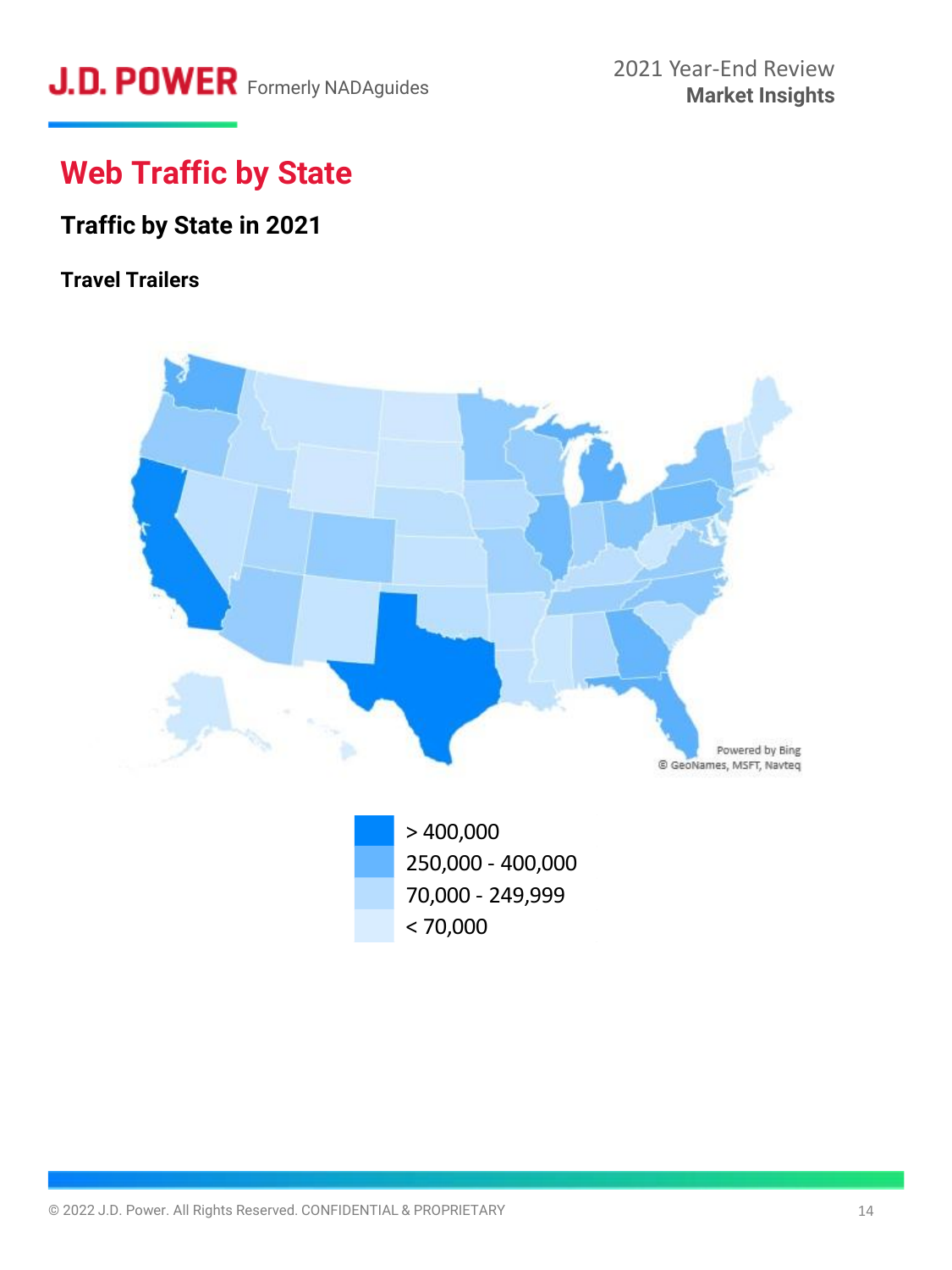# **Web Traffic by State**

## **Traffic by State in 2021**

#### **Class C Motorhomes**



75,000 - 150,000 25,000 - 74,999  $< 25,000$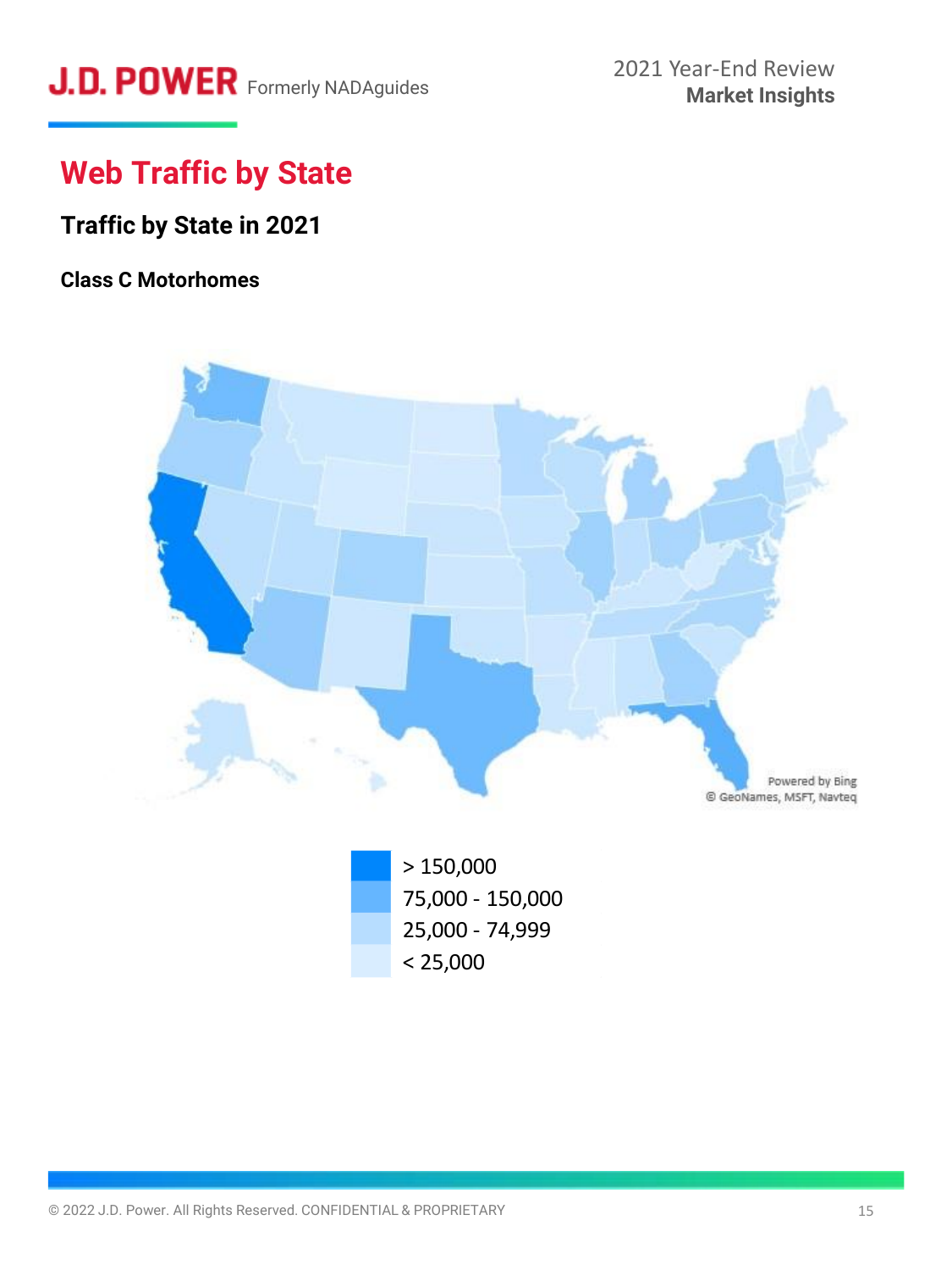# **Fuel Price Data**

### **Regular Grade Gasoline Prices vs. Consumer Traffic by Category**

#### **Travel Trailer / Fifth Wheel**







#### **Motorhomes**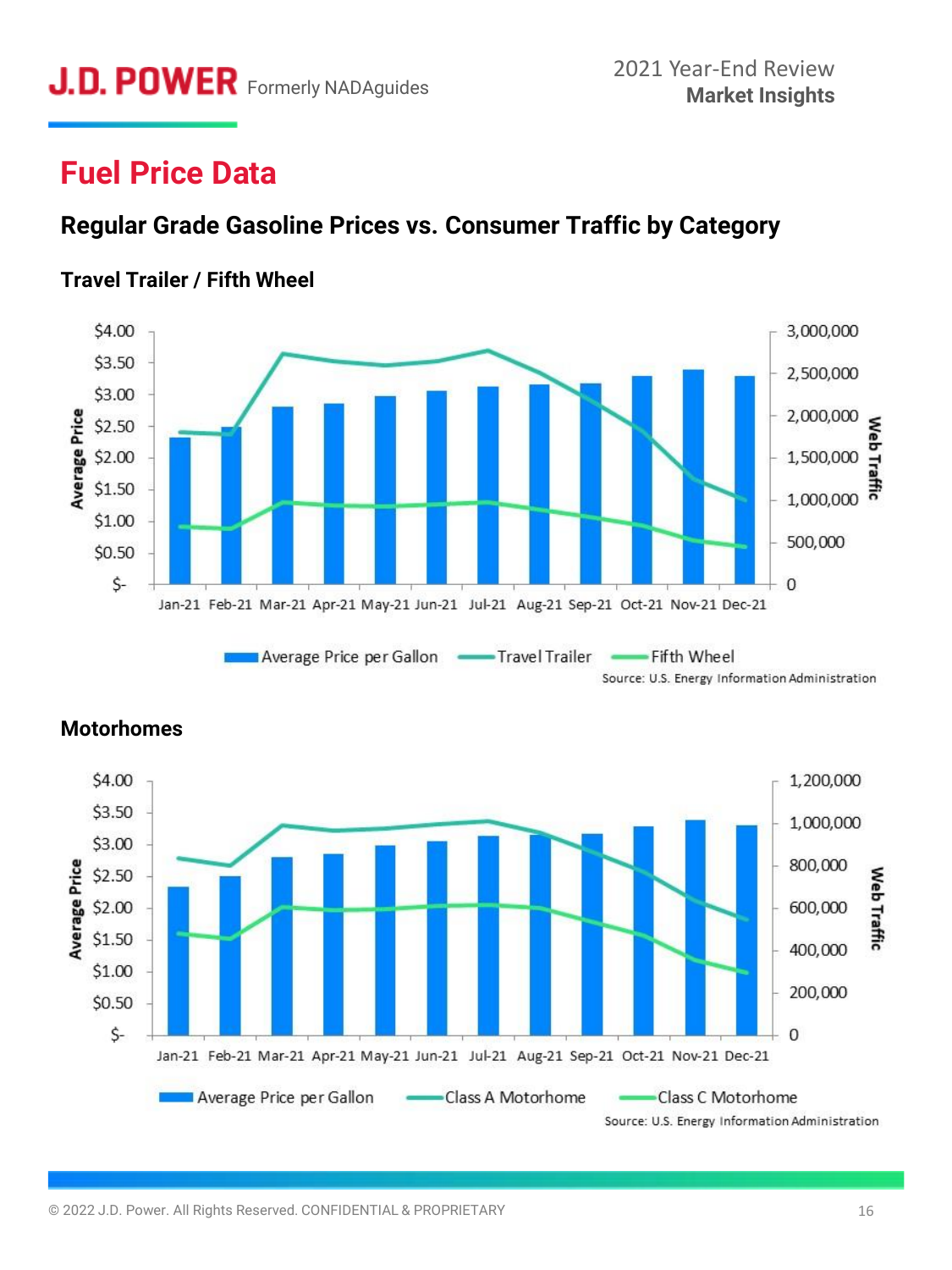

## **Economic Data**

### **Unemployment & Labor Participation Rate (Seasonally Adjusted)**